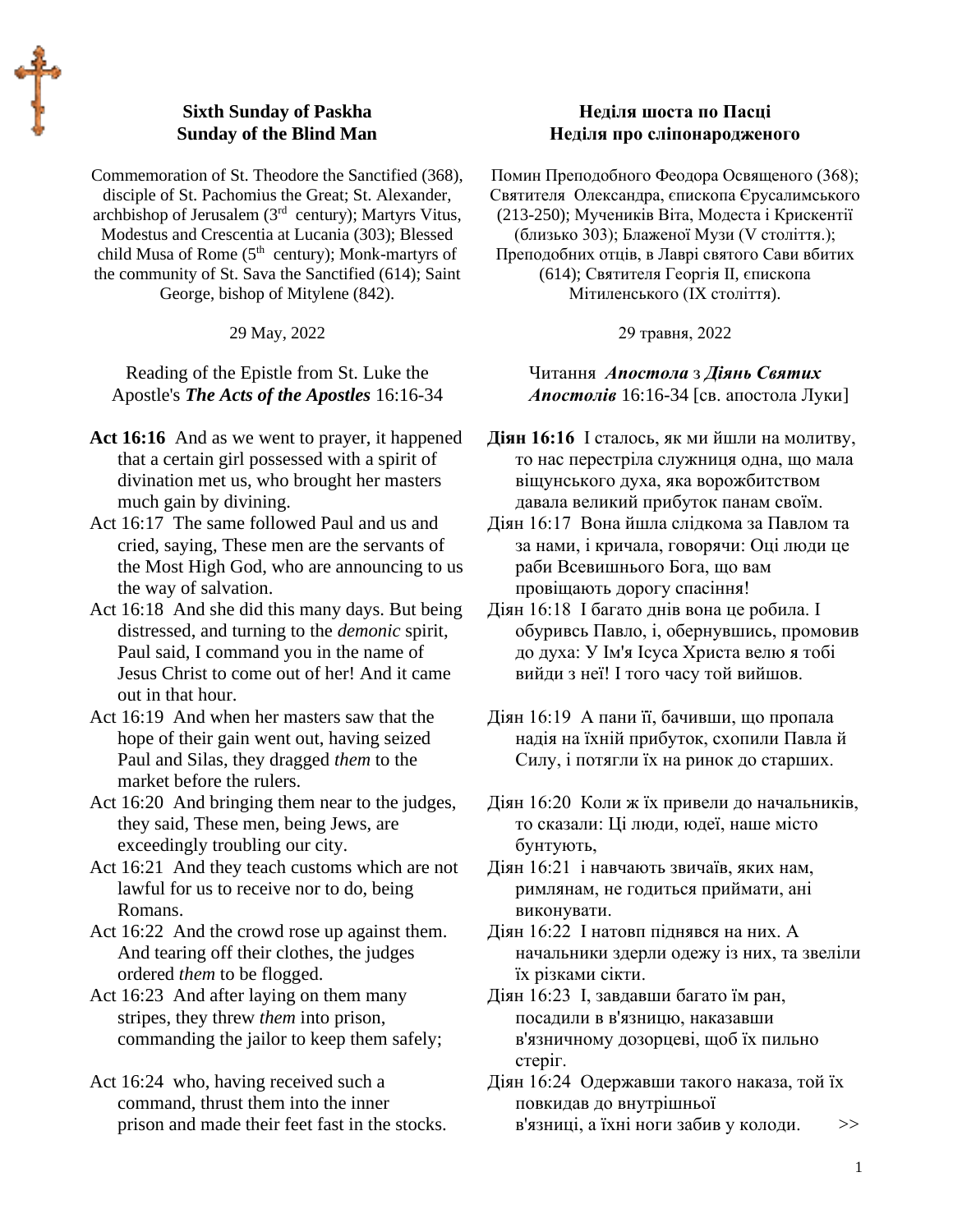Act 16:25 And toward midnight Paul and Silas prayed and praised God in a hymn. And the prisoners listened to them.

Act 16:26 And suddenly there was a great earthquake, so that the foundations of the prison were shaken. And immediately all the doors were opened and all the bonds were loosened.

Act 16:27 And being awakened, and seeing the doors of the prison being open, drawing a sword, the jailer was about to kill himself, supposing that the prisoners had escaped.

Act 16:28 But Paul called out with a loud voice, saying, Do yourself no harm, for we are all here.

Act 16:29 Then asking for a light he rushed in and fell trembling before Paul and Silas.

Act 16:30 And leading them outside, he said, Sirs, what must I do to be saved?

Act 16:31 And they said, Believe on the Lord Jesus Christ and you shall be saved, and your household.

Act 16:32 And they spoke the Word of the Lord to him, and to all who were in his household.

- Act 16:33 And taking them in that hour of the night, he washed from *their* stripes. And he was baptized, he and all his, immediately.
- Act 16:34 And bringing them up to the house, he set a table before *them* and rejoiced, believing in God with all his household.

## A reading of *Holy Scripture* from *The Gospel of Saint John the Apostle* 9:1-38

**Joh 9:1** And passing by, He saw a man who was blind from birth.

Joh 9:2 And His disciples asked Him, saying, Master, who sinned, this man or his parents, that he was born blind?

Joh 9:3 Jesus answered, Neither has this man nor his parents sinned, but that the works of God might be revealed in him.

Joh 9:4 I must work the works of Him who sent Me, while it is day. Night comes when no man can work.

Joh 9:5 As long as I am in the world, I am *the* Light of the world.

Joh 9:6 And when He had spoken these things, He spat on the ground and made clay from the Діян 16:25 А північної пори Павло й Сила молилися, і Богові співали, а ув'язнені слухали їх.

Діян 16:26 І ось нагло повстало велике трясіння землі, аж основи в'язничні були захиталися! І повідчинялися зараз усі двері, а кайдани з усіх поспадали...

Діян 16:27 Як прокинувся ж сторож в'язничний, і побачив відчинені двері в'язниці, то витяг меча та й хотів себе вбити, мавши думку, що повтікали ув'язнені.

Діян 16:28 А Павло скрикнув голосом гучним, говорячи: Не чини собі жодного зла, бо всі ми ось тут!

Діян 16:29 Зажадавши ж той світла, ускочив, і тремтячий припав до Павла та до Сили.

Діян 16:30 І вивів їх звідти й спитав: Добродії! Що треба робити мені, щоб спастися?

Діян 16:31 А вони відказали: Віруй в Господа Ісуса, і будеш спасений ти сам та твій дім.

Діян 16:32 І Слово Господнє звіщали йому та й усім, хто був у домі його.

Діян 16:33 І сторож забрав їх того ж часу вночі, їхні рани обмив, і охристився негайно він сам та його всі домашні.

Діян 16:34 І він їх запровадив до дому свого, і поживу поставив, і радів із усім домом своїм, що ввірував у Бога.

#### Читання *Святого Письма* з *Євангелії святого апостола Івана* 9:1-38

**Ів 9:1** Одного разу, йдучи мимо, [Ісус] побачив чоловіка сліпого з роду.

Ів 9:2 І запитали в Нього ученики Його, кажучи: Учителю! Хто згрішив: він, чи родителі його, що сліпим родився?

Ів 9:3 Одповів Іісус: ні він не згрішив, ні родителі його, а щоб було явлено на ньому діла Божі;

Ів 9:4 Мені повинно чинити діла Того, Хто Мене послав, поки є день; надходить ніч, коли ніхто чинити не зможе;

Ів 9:5 Поки Я в світі, Я світло світові.

Ів 9:6 Сказавши це, плюнув на землю і зробив >>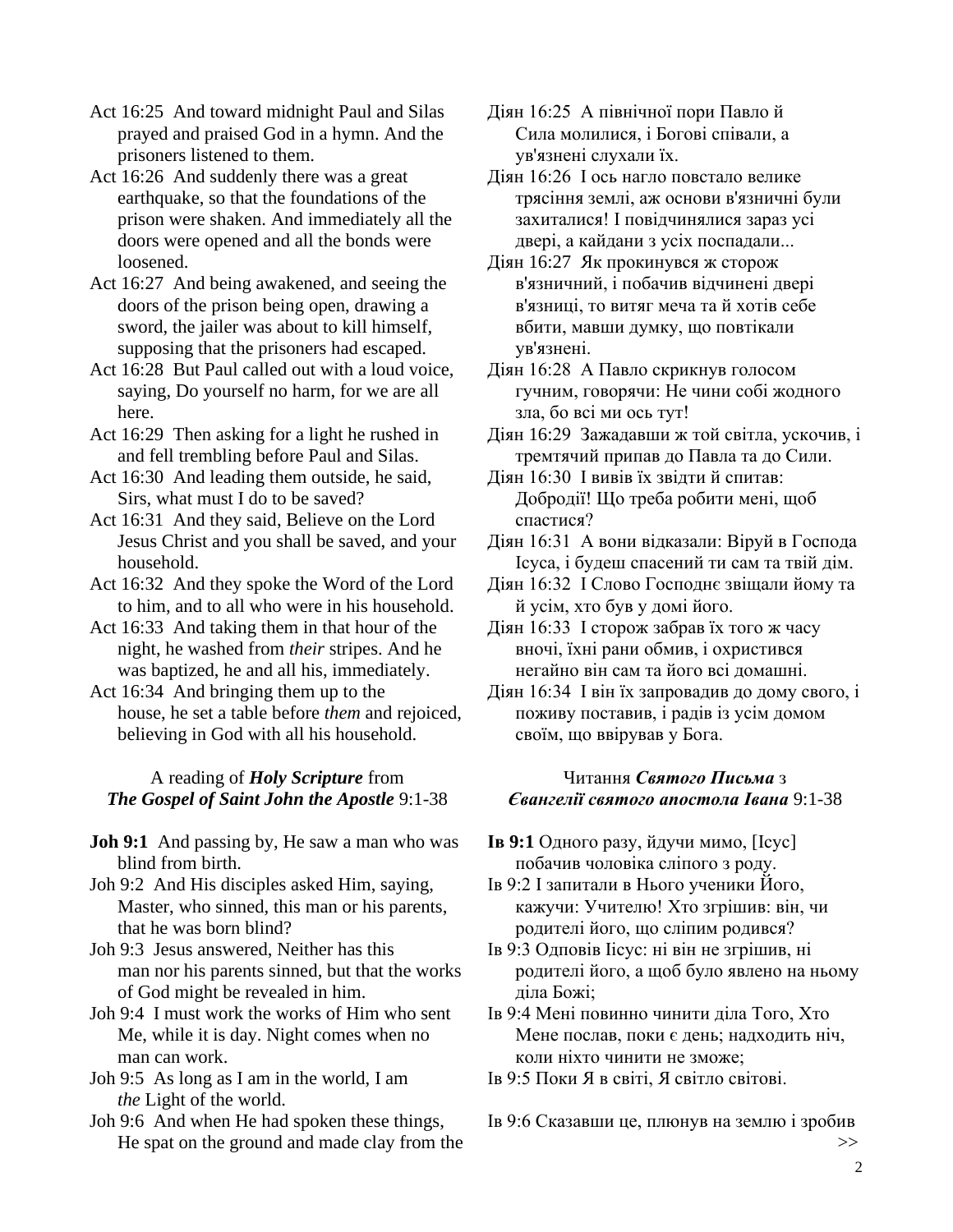spittle. And He anointed the eyes of the blind man with the clay.

Joh 9:7 And He said to him, Go, wash in the pool of Siloam (which translated is Sent).Therefore he went and washed and came seeing.

Joh 9:8 Then the neighbors and those who had seen him before, that he was blind, said, Is this not he who was sitting and begging?

Joh 9:9 Some said, This is he. Others *said*, He is like him. He said, I am he.

Joh 9:10 Then they said to him, How were your eyes opened?

Joh 9:11 He answered and said, A man called Jesus made clay and anointed my eyes and said to me, Go to the pool of Siloam and wash. And going and washing, I received sight.

Joh 9:12 Then they said to him, Where is he? He said, I do not know.

Joh 9:13 They brought him who once was blind to the Pharisees.

Joh 9:14 And it was a sabbath when Jesus made the clay and opened his eyes.

Joh 9:15 Then again the Pharisees also asked him how he had received his sight. He said to them, He put clay upon my eyes, and I washed, and I see.

Joh 9:16 Therefore some of the Pharisees said, This man is not from God, because he does not keep the sabbath. Others said, How can a man, a sinner, do such miracles? And there was a division among them.

Joh 9:17 They said to the blind man again, What do you say about him, for he has opened your eyes? He said, He is a prophet.

Joh 9:18 But the Jews did not believe concerning him, that he had been blind and had received his sight, until they called the parents of him having received sight.

Joh 9:19 And they asked them, saying, Is this your son, whom you say was born blind? How then does he now see?

Joh 9:20 His parents answered them and said, We know that this is our son, and that he was born blind.

Joh 9:21 But by what means he now sees, we do not know. Or who has opened his eyes, we do not know. He is of age, ask him. He will speak for himself.

грязиво з слини і помазав очі грязивом сліпому,

Ів 9:7 І сказав йому: іди, умийся в купелі Силоам [що значить: посланий]. Він пішов і вмився, і вернувся видющий.

Ів 9:8 Сусіди і ті, що бачили його перше, що він був сліпий, казали: чи це не той, що сидів та просив?

Ів 9:9 Інші казали, що це він, а інші казали, що похожий на нього. Він же сказав: це я.

Ів 9:10 Казали ж йому: як відкрились у тебе очі?

Ів 9:11 Одповів він і сказав: Чоловік, що Його звуть Ісус, зробив грязиво і помазав очі мої, і сказав мені: піди до купелі Силоам і умийся. Я ж пішов, умився та й став бачити.

Ів 9:12 Тоді сказали йому: де Він? Каже: не знаю.

Ів 9:13 Повели до фарисеїв того, що був перше сліпий.

Ів 9:14 Була ж субота, коли Ісус зробив грязиво і одкрив йому очі.

Ів 9:15 Питали ж його знов і фарисеї, як став видющий. Він же сказав їм: грязиво положив Він мені на очі, і я умився і бачу.

Ів 9:16 Говорили тоді деякі із фарисеїв: не від Бога Чоловік Цей, коли суботи не шанує. Другі ж говорили: як чоловік грішний такі чуда творити може? І була незгода між ними.

Ів 9:17 Знов кажуть сліпому: ти що кажеш про Нього, що Він одкрив твої очі? Він же сказав, що це пророк.

Ів 9:18 Не повірили тоді іудеї про нього, що був сліпий та став видющий, доки не покликали родителів того прозрілого,

Ів 9:19 І запитали їх, кажучи: чи це ваш син, про якого кажете, що сліпий родився? Як же він тепер бачить?

Ів 9:20 Одповіли їм родителі його і сказали: знаємо, що це наш син і що він сліпий родився.

Ів 9:21 А як він тепер бачить, не знаємо; або хто відкрив йому очі, не знаємо. Він сам дорослий: самого спитайте, нехай сам про себе каже.  $>$